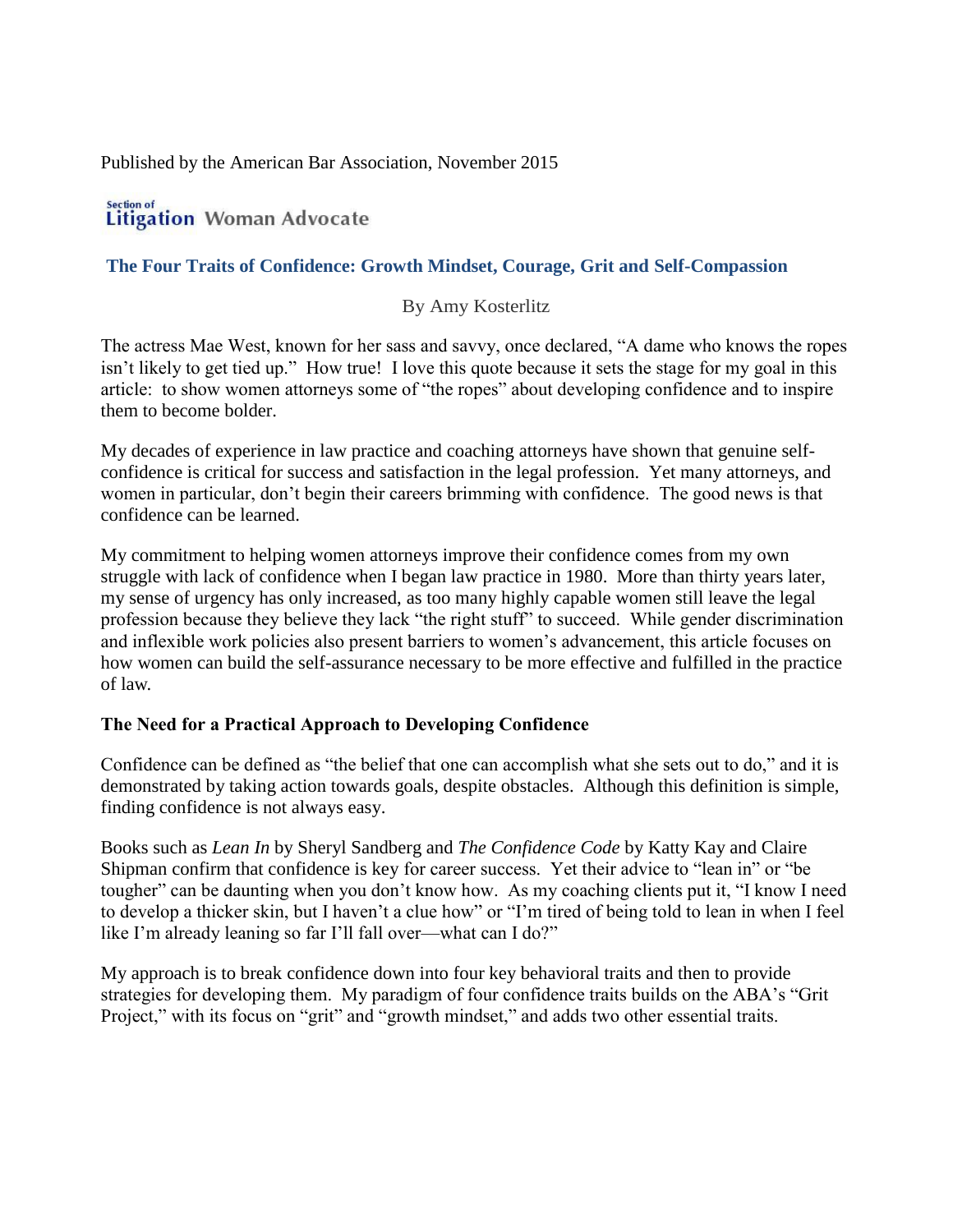### **The Importance of Confidence to Success and Satisfaction**

When you ask people what it takes to be successful in a career, many would say that it takes a lot of talent, hard work, and perhaps some luck. Not so, it turns out! The consensus among the experts is that confidence trumps competence as the key trait for career success, (assuming a basic threshold of competence).

The research cited in *The Confidence Code* shows that when people think they're good at something and radiate confidence, regardless of how good they actually are, they display verbal and nonverbal behavior that favorably influences people-- expansive body language, lower vocal tone, speaking often, and making eye contact. This ability to impress others is correlated with career success and explains why confident, but less competent, employees are often promoted over their more able peers.

But, wait, couldn't projecting confidence when you lack competence lead to over-confidence and bad results? Certainly overconfidence can be a liability if you "puff up" and can't deliver. But apparently a little overconfidence is a good thing. It's only when the gap between confidence and competence grows too big that it becomes a problem.

Confidence is also key to increasing one's enjoyment of work. Confidence contributes to positive feelings of self-possession, autonomy, and control. Confidence also helps with the assertiveness to ask for improvements in one's job situation and to pursue career opportunities.

### **The Confidence Gap for Women**

Even highly accomplished women demonstrate a "confidence gap" when compared to their male counterparts. *The Confidence Code* cites as an example Christine Lagarde, head of the International Monetary Fund, who acknowledges that despite her success, she still struggles with self-doubt. *Lean In* author and Facebook COO Sheryl Sandberg admits to feeling the "imposter syndrome," saying "there are still days I wake up feeling like a fraud, not sure I should be where I am."

Some commonly cited manifestations of women's lack of confidence are not speaking up in meetings, not taking credit for achievements, not volunteering for challenging assignments, and not asking for promotions or raises. Obviously this can present problems for women attorneys who want to be leaders, principals, or rainmakers.

Theories abound for why women often lack confidence and assertiveness. Literature on gender and behavior points to many factors, including the limiting effect posed by gender stereotypes of women as "nurturing" rather than "tough;" the female tendency to value relationships over competition and to be "people-pleasers," rather than assertive; and early socialization, where girls lack the "rough and tumble" of playground behavior and hence lack experience with competition and resilience. This literature also recognizes that women face a challenging "double bind." If they don't assert themselves, they're seen as inadequate. If they do, they're seen as pushy.

In addition to the obstacles posed by women's own self-limiting beliefs and gender stereotypes, the demeaning behaviors directed towards women can negatively affect women's confidence. Recent research by Dr. Arin Reeves documents and labels those behaviors: The pervasive interruption of women by men in meetings is "manterruption." Men explaining to women things that we already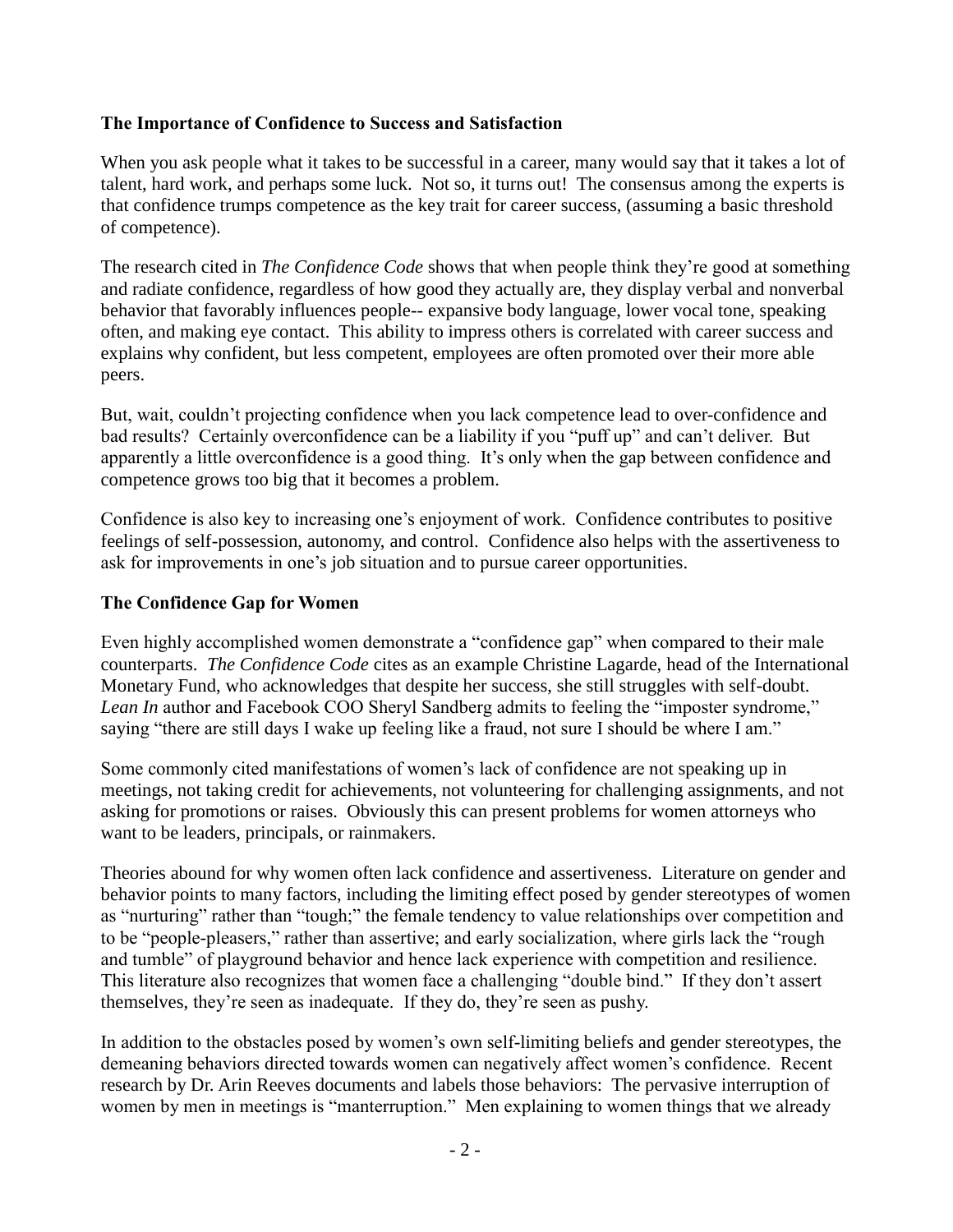know is "mansplaining." Men taking credit for women's ideas is "bro-propriation." *See Yellow Paper Series: Mansplaining, Manterrupting and Bropropriation; Gender Bias and the Pervasive Interruption of Women* (Nextions Original Research 4/2015). These labels underscore the challenges women face in the workplace. Hopefully, with greater awareness of these negative behaviors, things will change and we can call the transformation a "man-i-cure."

# **The Four Traits of Confidence**

# **Trait 1: Growth Mindset—the belief that with effort you can succeed.**

"Growth mindset" is a term coined by Dr. Carol Dweck, a psychologist whose research demonstrates that a person's mindset about her abilities is the critical factor in success. In her book, *Mindset*, Dweck suggests that people have either a "fixed mindset"—a belief that intelligence is immutable— or a "growth mindset"—faith in their ability to succeed through effort.

In an experiment, Dweck found that women graduate students with a growth mindset performed better in math and science courses than did those with a fixed mindset. Many of the students with the fixed mindset dropped out, convinced that they didn't have what it took to succeed. Those with a growth mindset assumed that they just needed to put in more effort. By doing so, they achieved academic success. Dweck's research demonstrates the power of a growth mindset to help people achieve positive outcomes.

# **Trait 2: Courage—the "heart" to take action to achieve your goals.**

Courage enables action, even in the face of fear and self-doubt. Courage comes from the French word "coeur" meaning "heart." Courage is having the "heart" to take risks. Psychologist Dr. Brene Brown, in her TED talk on the Power of Vulnerability and her book, *Daring Greatly*, describes courage as acting "whole-heartedly." Brown explains that courage is not being "macho," but the willingness to put yourself out there for who you are, and to risk vulnerability and failure. People often think of courage as being strong, but courage is what allows us to do things even when we don't feel strong.

Executive coach Tara Mohr, in her book *Playing Big,* discusses how we experience and label fear. She describes many talented women who have big goals like starting a business, but who hang back because of fear and self-doubt. Mohr posits that we can increase confidence by distinguishing between bad and good fear. Bad fear is the over-reactive, irrational fear that stems from imagined worst-case scenarios—for example, that you'll say something stupid and get fired. Good fear is the excited form of fear when we rise to a challenge or inhabit a larger space than we used to—it's "good scary." The more we can ignore the "bad," over-reactive fear, and embrace the "good" fear by reframing that fear as excitement, the easier it will be to have the courage to rise to challenges and take action.

# **Trait 3: Grit—the ability to persevere when the going gets tough.**

"Grit" is defined by psychologist Dr. Angela Lee Duckworth in her TED talk as "passion and perseverance for very long-term goals." Duckworth's interest in grit began when she taught middle-school math and noticed that the brainiest students were often outperformed by the students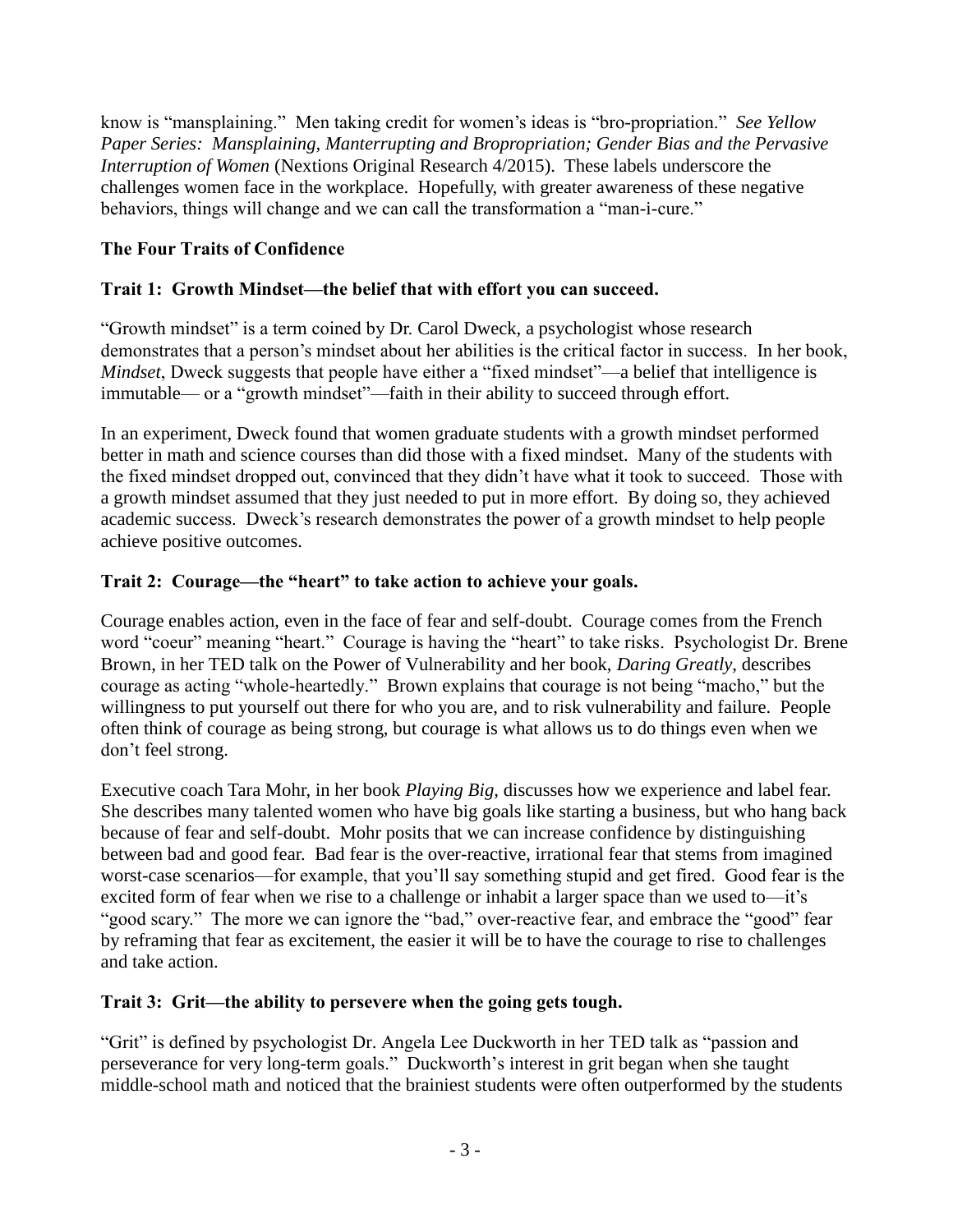who studied harder. As a graduate student, her research confirmed that grit outranked talent as the best predictor of success.

Duckworth explains that grit not only involves hard work, but persistence over time—viewing your career as a marathon rather than a sprint. Grit is not about "grinding away" at things, but working hard over time because of a passion and with a purpose.

Interestingly, the literature on grit notes that passion doesn't always precede grit. So, for example, you may not love playing an instrument when you first take it up, or you may not be a great lawyer from day one. Most of us don't like to do things that we're not good at. But once you have practiced enough, you may find aspects of practicing law that you feel passionate about, and this passion will act as fuel to make you want to become even better.

# **Trait 4: Self-Compassion—handling your missteps with kindness.**

Self-compassion is being kind to yourself when you fail or make mistakes. Psychologist Dr. Kristin Neff, in her book, *Self-Compassion,* notes the benefits of comforting yourself when you "mess up" and the downside of ignoring your pain with a "stiff upper lip" mentality. She shows how judging yourself harshly for missteps adds self-inflicted misery to an already difficult situation. Neff suggests that people practice self-compassion by talking to themselves in the same kind way they would to a friend or a child who faces a tough situation. A simple example of exercising selfcompassion is acknowledging to yourself that "this is really difficult for me right now" and asking "how can I comfort or care for myself in this moment?"

Neff explains that self-compassion is not synonymous with coddling oneself or making excuses. Rather it is an ability to accept difficulty and to comfort oneself in the face of failure or criticism. But we're not taught to offer ourselves compassion when we fail. Instead, we're taught to deal with ourselves harshly—to tell ourselves to "buck up." In our efforts to drive ourselves towards success, our harsh inner critics make our struggles more painful.

Another advantage of self-compassion is that it decreases our sufferings when our failings make us feel isolated and inadequate. If we recognize that personal inadequacy and suffering are part of the shared human experience, we can be less judgmental and ashamed about our personal failings.

# **Strategies for Developing the Four Confidence Traits**

# **Muster a Growth Mindset**

- Assume that you're capable. Have faith that with effort you can succeed. Recall the children's book about "the little engine that could" saying "I think I can, I think I can…."
- Don't let perfectionism or fear of failure keep you from trying something new or difficult. Attaining mastery of a new skill often requires the risk of failure—a process known as "failing forward."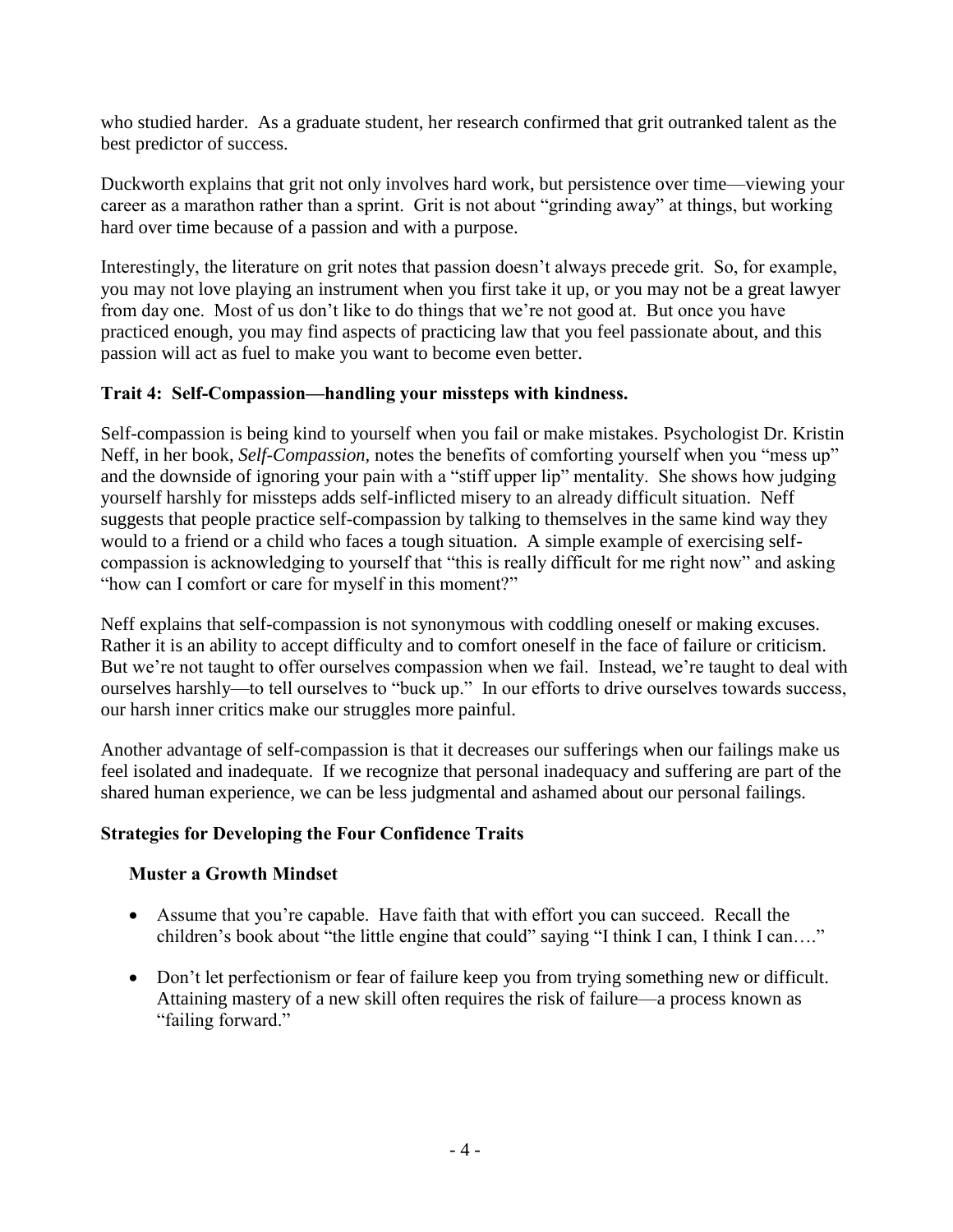# **Channel Courage**

- Decide to embrace action even when you're scared. "Feel the fear and do it anyway." Use a mantra, such as Nike's slogan, "just do it," or visualize a powerful image like "your inner warrior."
- Practice courage by exhibiting confident behavior. "Fake it until you make it." Find role models and try to act as they might in a difficult situation.
- Use confident body language and speech patterns. Dr. Amy Cuddy, a psychologist, explains in her TED talk how striking power poses can help one feel more confident and project confidence to others.

# **Grow Grit**

- Increase your ability to persevere by tapping into passion and purpose. Envision important goals and the rewards of making the effort to achieve them.
- View criticism as valuable information, not a referendum on your self-worth. Use criticism to grow rather than wilt.
- Keep perspective, and don't blow failure out of proportion. Mindfulness practices and meditation can be good ways of calming down and regaining perspective.

# **Study Self-Compassion**

- Rather than beating yourself up for mistakes, practice treating yourself with the same kindness you would offer to a friend or a child in a difficult situation.
- Recognize and curtail negative self-talk and recriminations, which increase suffering. Listen to the nurturing voice of your "inner mentor," rather than the harsh voice of your "inner critic."
- Gain perspective by remembering that humans are fallible, and others make mistakes, too. Allow yourself to "join the human race."

# **How Firms and Organizations Can Help Women Attorneys Develop Confidence**

It's not enough for employers to ask women attorneys to "lean in" and learn the traits of confidence. Organizations need to meet them halfway by supporting the development of these traits.

The motivation for organizations to do this is twofold. First, by helping women become confident, they will better retain women lawyers and plug the "leaky pipeline." Second, the research shows that having women in leadership positions positively impacts the bottom line. *See Memo to Corporate America, More Women Leaders Means a Better Bottom Line*, by Bryce Covert, Forbes Magazine (2012).